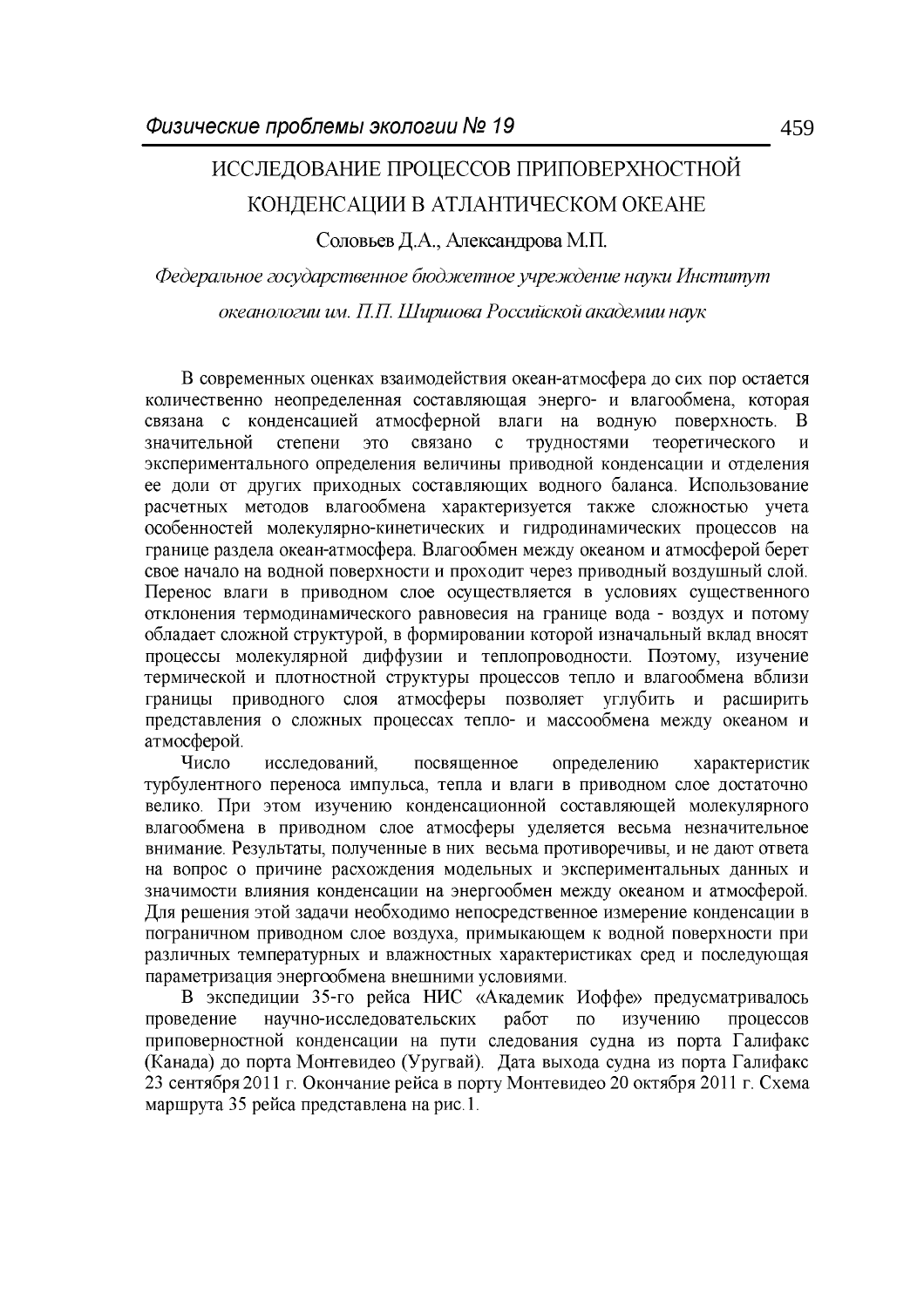

Рис.1 Схема маршрута 35 - го рейса НИС «Академик Иоффе».

В ходе рейса исследовались режимы и условия возникновения процессов приповерхностной конденсации. Такие процессы могут происходить в зонах апвеллинга в результате понижения температуры воздуха около поверхности при интенсивном подъеме холодных глубинных вод. Стоит отметить, что до сих пор роль этих процессов в водном балансе Земли считалась незначительной. В то же время в распространения районах апвеллинга эти процессы могут оказывать значительное влияние на влагообмен между океаном  $\overline{M}$ атмосферой. При этом следует иметь виду апвеллинг  $\overline{B}$ достаточно распространенное явление в океане. Он  $He$ редко наблюдается  $\overline{B}$ прибрежной экваториальной  $\mathbf{M}$ зонах, а так же может быть вызван прохождением тропических Осадкомеры циклонов. И дисдрометры (измеритель дождевых капель - прибор, используемый для захвата жидких гидрометеоров и распределения расчета ИX диаметров) традиционно используемые при метеонаблюдениях не позволяют проводить исследование процессов приповерхностной конденсации. В

связи с этим для проводимых измерений одновременно использовался комплекс электронно-цифровых приборов, включающий в себя гигрометры, ИК-измеритель температуры и TDS - мультиметр.

Научная программа рейса предусматривала проведение измерений на меридиональном разрезе от 42N до 42S (23.09.2011- 20.10.2011) по маршруту следования судна из Галифакса в Монтевидео. Накопленный массив данных о температуре воды, относительной влажности и температуре воздуха (в том числе вблизи поверхности океана) по маршруту движения судна дает возможность непосредственно определить гидрометеорологические условия, а также зоны, наиболее благоприятные для конденсации влаги вблизи поверхности океана.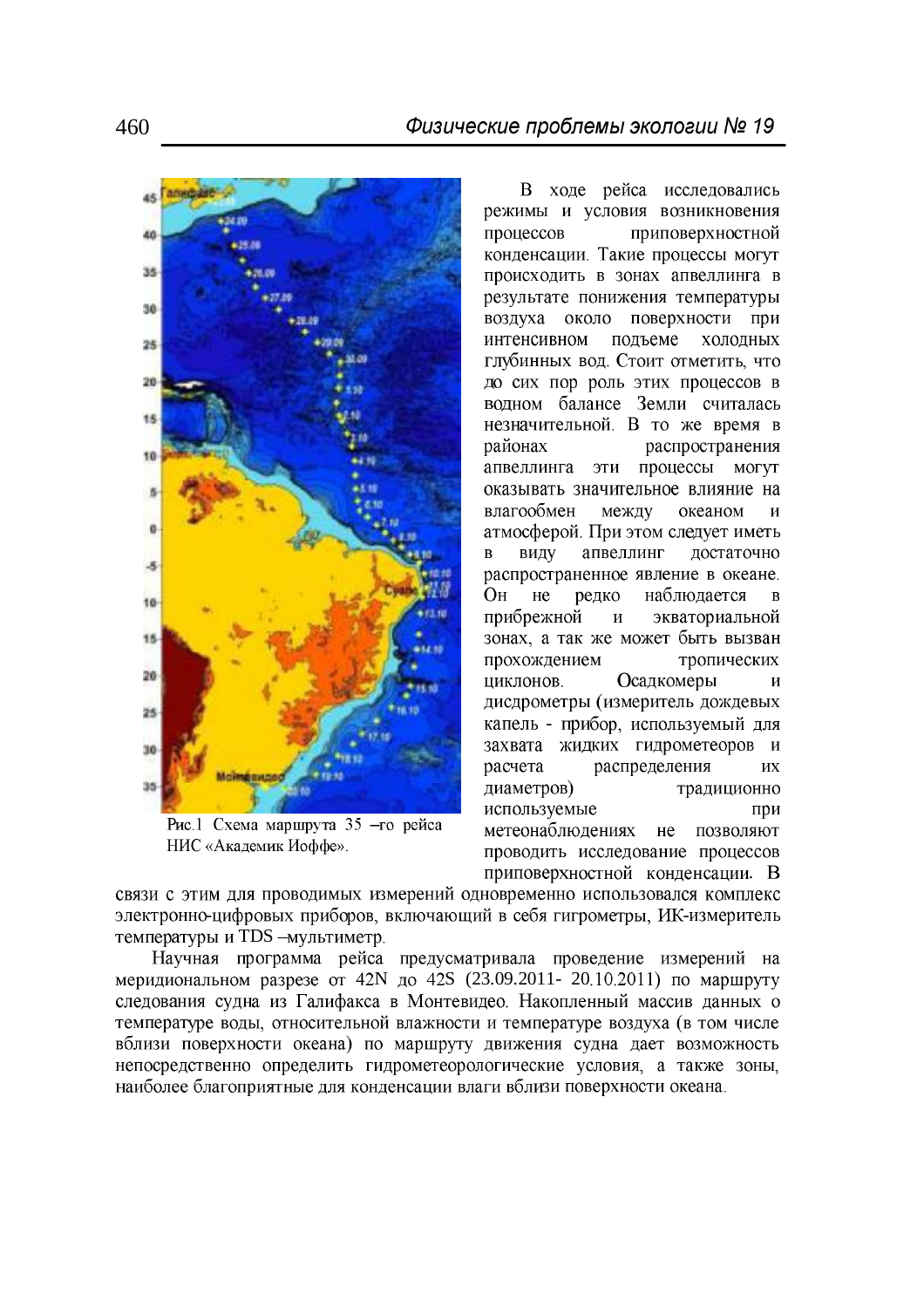

*Puc.2. Температура начала конденсации (точка росы)*  $T_p$  при относительной влажности воздуха RH = 70, 80 и 90%.

Температура начала конденсации (точка росы) определяется относительной влажностью воздуха (рис.2.). Чем выше относительная влажность, тем температура конденсации будет выше и ближе к фактической температуре воздуха.

На рис. 3. (б) видно, что относительная влажность воздуха по утрам в отдельные дни (25.09; 30.09; 4.10; 15.10; 16.10) достигала 80-90%. Высокие утренние значения относительной влажности обусловлены, главным образом, ночным охлаждением воздушных масс, вблизи поверхности океана (рис.3.,(а)). При этом изобарически охлажденный водяной пар, содержащийся в воздухе, становится насыщенным по отношению к воде, что приводит к его конденсации. Температуры начала конденсации определяется формулой:

$$
T_p = \frac{b\gamma(T, RH)}{a - \gamma(T, RH)}, \text{ rate} \qquad \gamma(T, RH) = \frac{aT}{b + T} + \ln(RH)
$$

где,  $T_p$  - точка росы,  $a = 17.27$  °C,  $b = 237.7$  °C,  $T$  - температура в градусах Цельсия,  $\dot{R}H$  - относительная влажность в объёмных долях ( $0 \leq \dot{R}H < 1.0$ ), ln натуральный логарифм.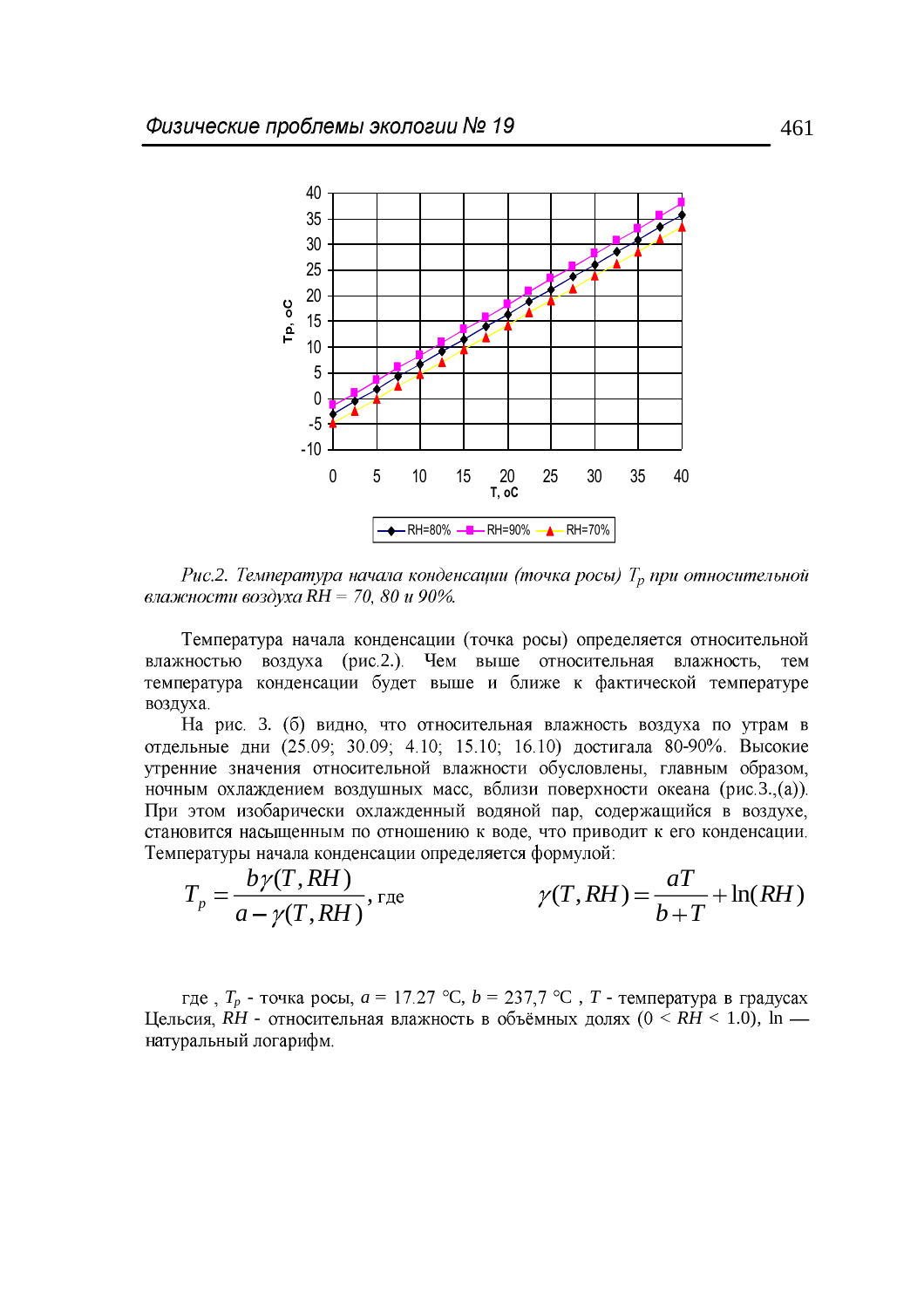



С восходом солнца температура воздуха постепенно возрастает (рис. 4). При этом дефицит точки росы  $(\Delta Tp = T - Tp)$  увеличивается, а относительная влажность воздуха снижается. По маршруту движения судна можно условно выделить 2 широтные ЗОНЫ, где отмечались наиболее выраженные процессы приповерхностной конденсации. Границы этих зон лежат в пределах от 39° до 23° северной и от 23° до 35° южной широты. В экваториальной зоне маршрута судна перепад между значениями температуры воды и воздуха был менее выражен, что способствовало увеличению дефицита точки росы.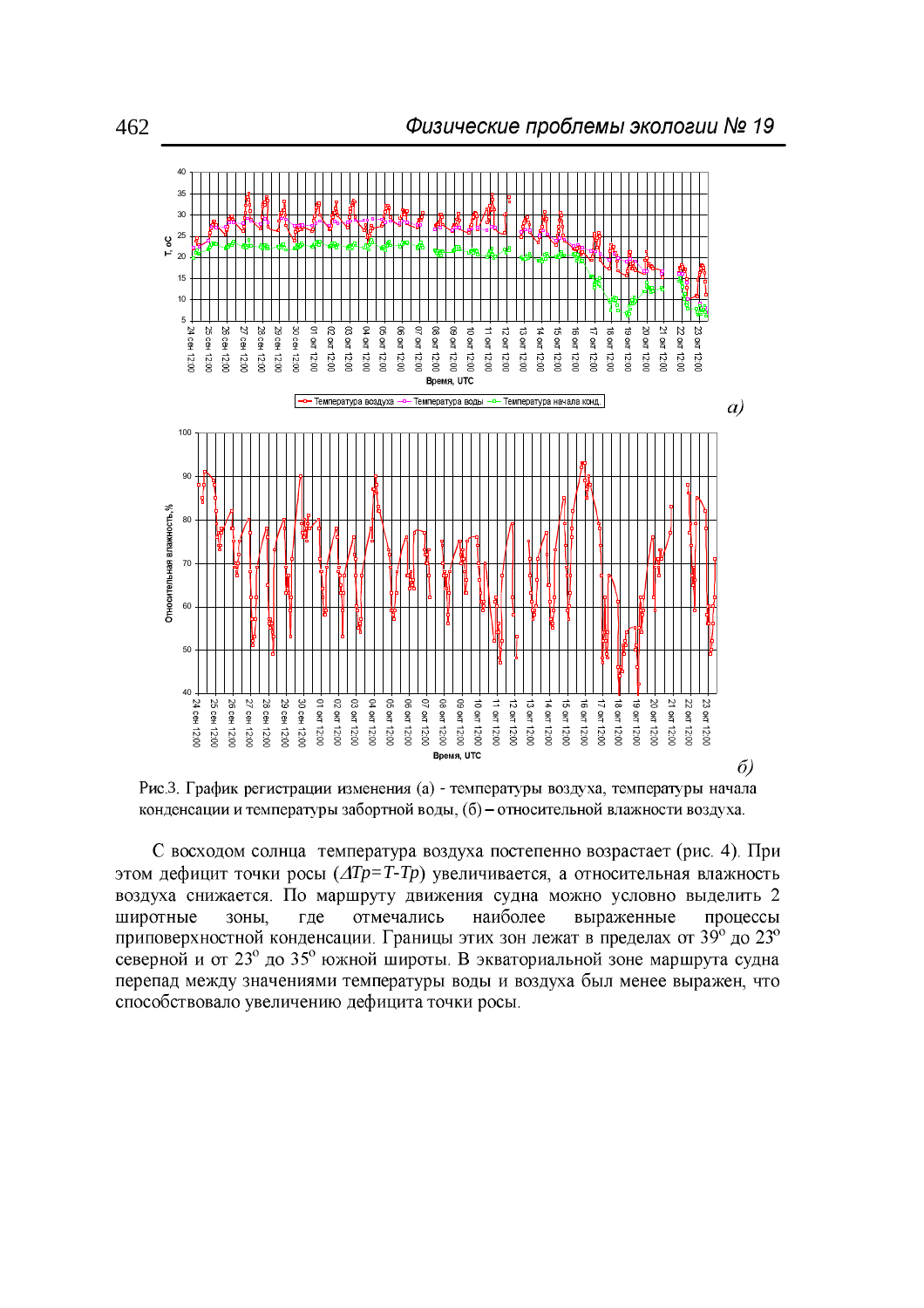

 $\delta$ 

Рис.4. Пример суточной регистрации (а) - температуры воздуха и температуры начала конденсации 27.09.2011, (б) - температуры воздуха и температуры начала конденсации 16.10.2011

*.*

На рис.4. показан пример суточной регистрации температуры воздуха и температуры начала конденсации при различном состоянии условий облачности 27 сентября характеризовался  $(27.09.11 \text{ } \text{H} \quad 16.10.11).$ День наблюдением незначительного количества облачности. День 16 октября 2011 года, характеризовался условиями сплошной плотной облачности, которая практически не давала просветов на небе (рис.4.). Температура поверхности забортной воды в этот день изменялась в пределах 0,5 °С в интервале времени между 8 и 20 ч. На рис. 4. (б) видно, что около 10 часов утра происходит скачкообразное снижение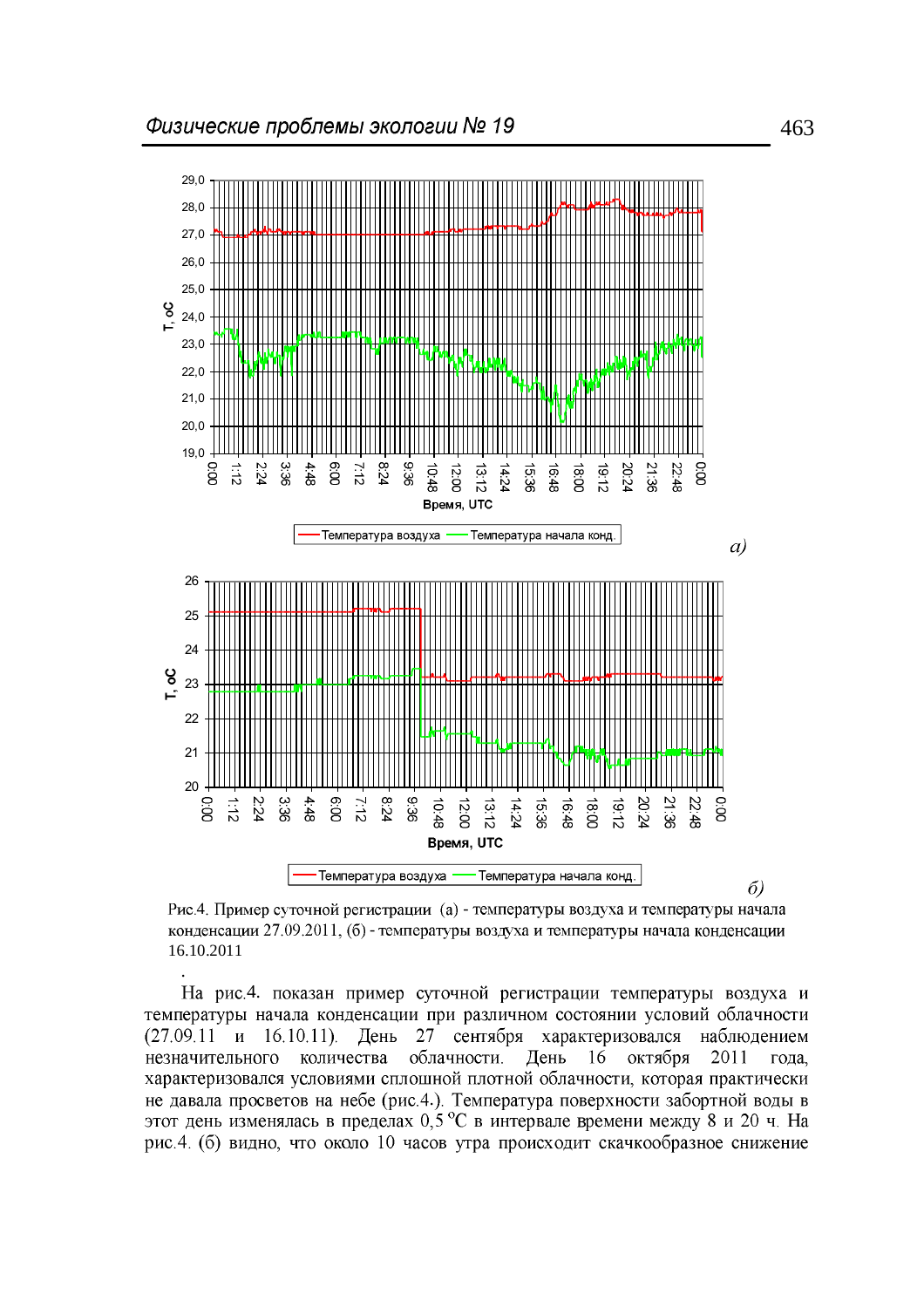температуры воздуха примерно на  $2^{\circ}$ С. При этом дефицит точки росы снижается до нуля и происходит интенсивная конденсация водяного пара вблизи поверхности океана. Величина конденсации при снижении температуры на величину  $2^{\circ}C$  может составлять до 10% от уровня фактического содержания водяного пара в ед. объема воздуха на уровне моря (для T=25 °С уровень максимального содержания водяного пара в воздухе составляет примерно 2,3%).



 $(a)$ 

 $(6)$ 

Рис.5. Пример окраски зари (а) и состояние облачности (б) 23.10.2011 9:00 UTC при высоком уровне конденсации (39,00,57S;56,37,78W), влажность воздуха 82%,  $\Delta T$ р=2,9  $\mathrm{C}$ . тип облаков – Слоисто-кучевые просвечивающие (Sc. trans.)



Рис.6. Содержание водяного пара в вертикальном столбе воздуха в атмосфере.

В ходе рейса были проведены также визуальные наблюдения, позволяющие судить о характере конденсации. Известно, что о характере конденсации можно судить по окраске зари при восходе и закате солнца. Цвет зари зависит от содержания в воздухе водяных паров и пыли. Воздух, сильно насыщенный влагой, преимущественно пропускает красные лучи (рис.5.). Такая картина окраски зари, как правило, отмечалась при дефиците точки росы  $\Delta T$ р  $\leq$  3 °C. Интенсивная ярко-

464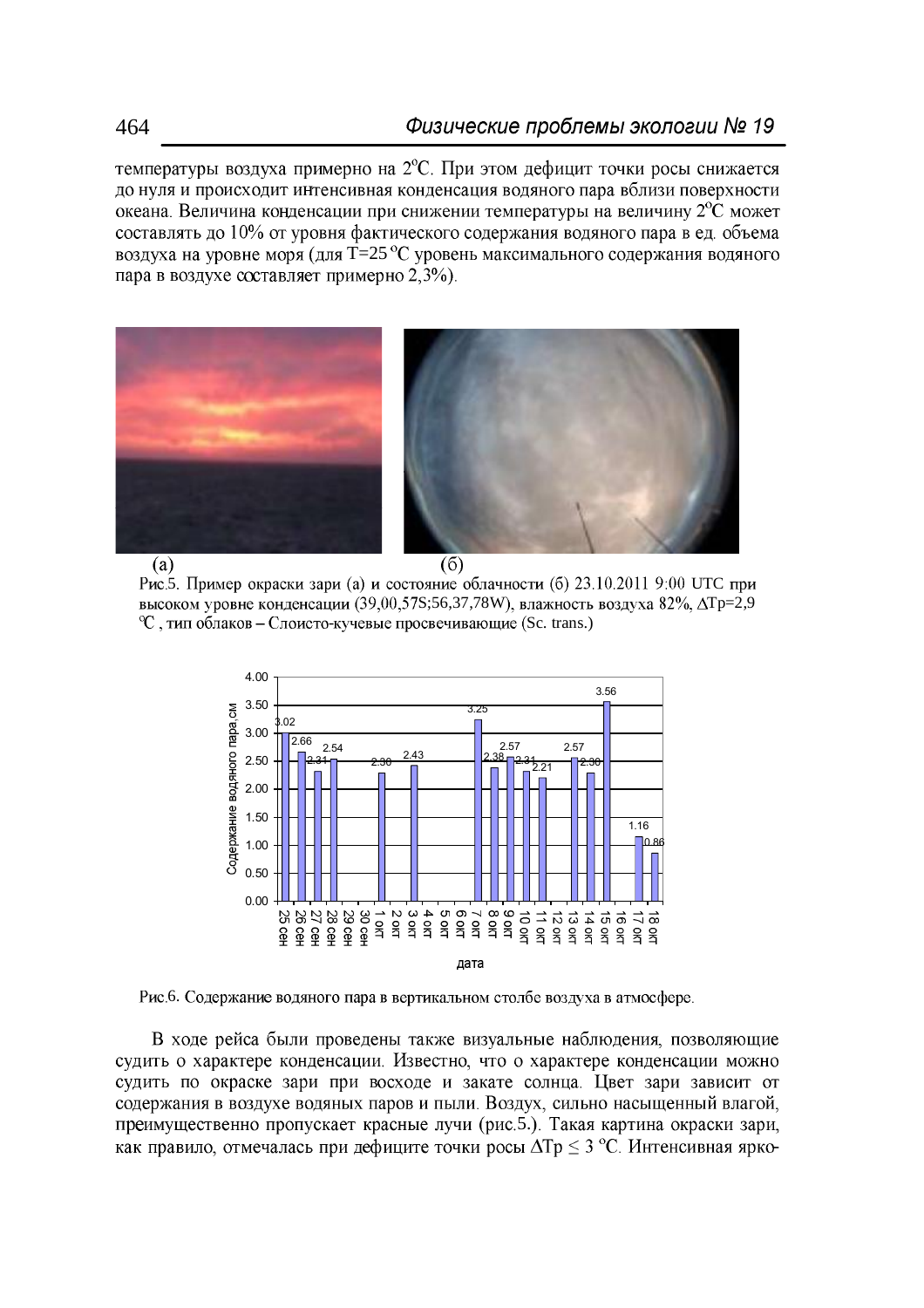желтая, золотистая и розовая окраска вечерней зари свидетельствует о малом содержании влаги и большом количестве пыли в воздухе, что указывает на низкую конденсацию.

При конденсации влаги, приносимой на холодное водное зеркало воды нагретым воздухом. На высоте 100-150 м над поверхностью отмечалась густая облачность, которая на еще большей высоте преобразуется в кучевые облака.

Результаты измерений общего содержания водяного пара в атмосфере, выполненные с использованием озонометра MICROTOPS II показаны на рис. 6. Прибор позволял делать измерения только в условиях, когда вблизи Солнца отсутствовала облачность. Представлены данные, полученные по маршруту следования Галифакс -Монтевидео. Обращает на себя внимание то, что распределение максимального содержания водяного пара в воздухе качественно соответствует распределению относительной влажности воздуха (рис.3., б).

Важно отметить, что относительная влажность воздуха в некоторых областях маршрута стабильно держится рядом с отметкой 80-90%. Высокие утренние значения относительной влажности обусловлены, главным образом, ночным охлаждением воздушных масс, вблизи поверхности океана (рис.3., а б). При этом изобарически охлажденный водяной пар, содержащийся в воздухе, удерживается насыщенным по отношению к воде, что приводит к его конденсации.

Конденсация на водную поверхность во всех областях маршрута, как следует из приведенных выше результатов измерений, происходит систематически на протяжении всего пути судна. Этот факт дает основание для количественных оценок в данной локальной местности составляющей приводной конденсации.

По данным усредненных суточных измерений за 20 октября 2011 г. выполним оценку величины дополнительного (за счет приповерхностной конденсации) притока пресной воды в заливе Заливе Ла - Плата (35,06,41S; 63,13,60W) площадью около 25 тыс. км<sup>2</sup> с использованием формулы Герца-Кнудсена [1]:

$$
j = \beta \sqrt{\frac{R}{2\pi}} \Big[ \rho_{\infty} \sqrt{T_{a}} - \rho_{s} \sqrt{T_{s}} \Big].
$$

Здесь,

 $j$  - плотность потока сконденсировавшейся массы воды в кг/м<sup>2</sup>  $\degree$ сек;

 $\rho_{s}$  - плотность паров при температуре поверхности воды  $T_{s}$  (взята из таблицы в  $\kappa r/m^3$ );

 $\rho_{\infty}$ - плотность паров воды при температуре воздуха рассчитывается по температуре насыщенных паров для температуры воздуха  $T_\infty$  и относительной влажности  $RH$ т.е  $\rho_{\infty} = RH \cdot \rho_{\text{HIEW}}$  в кг/м<sup>3</sup>;

 $T_{s}$  - температура воды в градусах Кельвина;

R-универсальная газовая постоянная (R=8,31 Дж/моль ⊙ град);

 $T_{\infty}$  - температура воздуха в градусах Кельвина